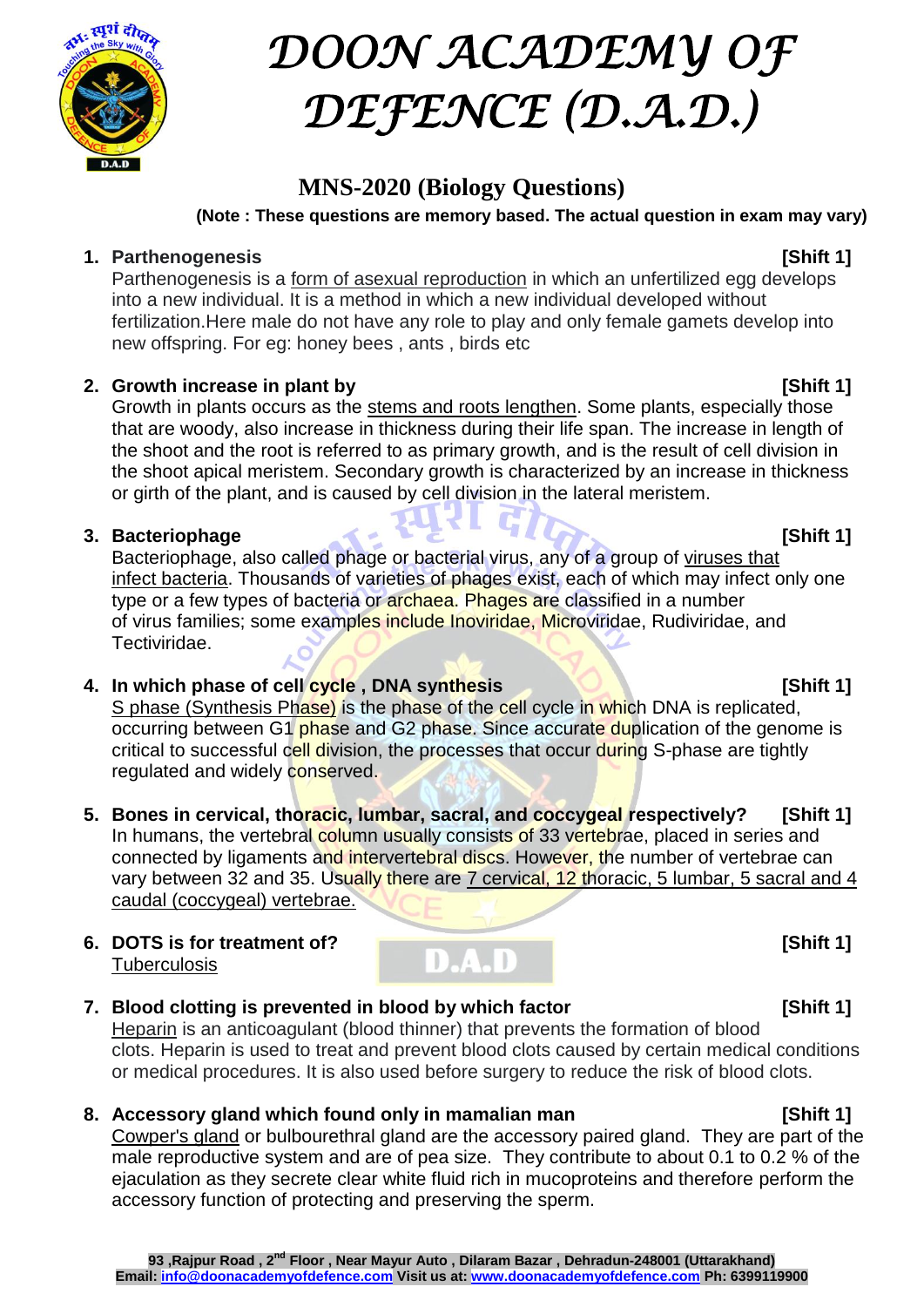### **9. Jute fibre is obtain from? [Shift 1]**

Phloem vessel. The jute fiber comes from the stem and ribbon (outer skin) of the jute plant. The fibers are first extracted by retting. The retting process consists of bundling jute stems together and immersing them in slow running water.

### **10.How many heart chambers in cockroach ? [Shift 2]**

Cockroaches are pests inhabiting the unhygienic and damp places. They are dark brown in colour belonging to the phylum Arthropoda, the Blattidae family, and class Insecta. A cockroach has a tubular heart which is 13 chambered. Oxygenated blood reaches each chamber through a pair of slits openings known as Ostia.

### **11.What does it mean if the BOD of a water body is less than 5ppm? [Shift 2]**

The amount of oxygen required by bacteria to breakdown the organic matter present in a certain volume of a sample of water, is called Biochemical Oxygen Demand (BOD). If BOD of water is less than 5 ppm, it is clean. If BOD increases, water pollution increases.

### **12.Longest phase of cell cycle? [Shift 2]**

Interphase is the longest part of the cell cycle. This is when the cell grows and copies its DNA before moving into mitosis. During mitosis, chromosomes will align, separate, and move into new daughter cells.The prefix *inter-* means between, so interphase takes place between one mitotic (M) phase and the next.

### **13. Types of bond in nucleotides? 13. Types of bond in nucleotides? 13. Types**

The type of bond that holds the phosphate group to the sugar in DNA's backbone is called a phosphodiester bond. Hydrogen bonds connect bases to one another and glycosidic bonds occur between deoxyribose groups and the base groups.

### **14.Method use to separate DNA fragments [Shift 2]**

A technique used to separate DNA fragments according to their size is called gel electrophoresis where DNA samples are loaded into wells (indentations) at one end of a gel, then to pull them an electric current is applied through the gel.

### **15. Which of the animal cell has cell wall? 15. Which of the animal cell has cell wall?**

Animal cell do not have cell wall

### **16.Which harmone is responsible for senescence in leaves. [Shift 2]**

Senescence is an active genetically controlled developmental process in which cellular structure and macromolecules are broken down and translocated away from the senescing organ (typical leaves) to actively growing region that serve as nutrient sinks. Senescence is initiated by environmental cues and is regulated by the hormones, e.g. ABA (Abscisic Acid) Higher amount of ABA stops protein and RNA synthesis thus accelerating the senescence.

### **17.Hormone which make plant grow towards Sunlight. [Shift 2]**

The bending of plant towards light is known as phototropism. It is due to plant hormone auxins. When the growing parts of a phototropic plant detect sunlight, auxins (synthesized at the shoot tips) help the cells grow longer. When light falls on one side of the plant, the auxins generally diffuse towards the shaded side of the shoot. This stimulates the cells in the shaded area to grow longer than the corresponding cells of the illuminated region. This results in the curvature of the plant stem tip towards the light.

#### **18.Basidiomycetes [Shift 2]**

Members of the division Basidiomycetes are known as club fungi. They include the common mushroom, the shelf fungi, puffballs, and other fleshy fungi. Sexual spores called basidiospores are formed on clublike structures called basidia (the singular is basidium).

#### **93 ,Rajpur Road , 2nd Floor , Near Mayur Auto , Dilaram Bazar , Dehradun-248001 (Uttarakhand) Email: info@doonacademyofdefence.com Visit us at: www.doonacademyofdefence.com Ph: 6399119900**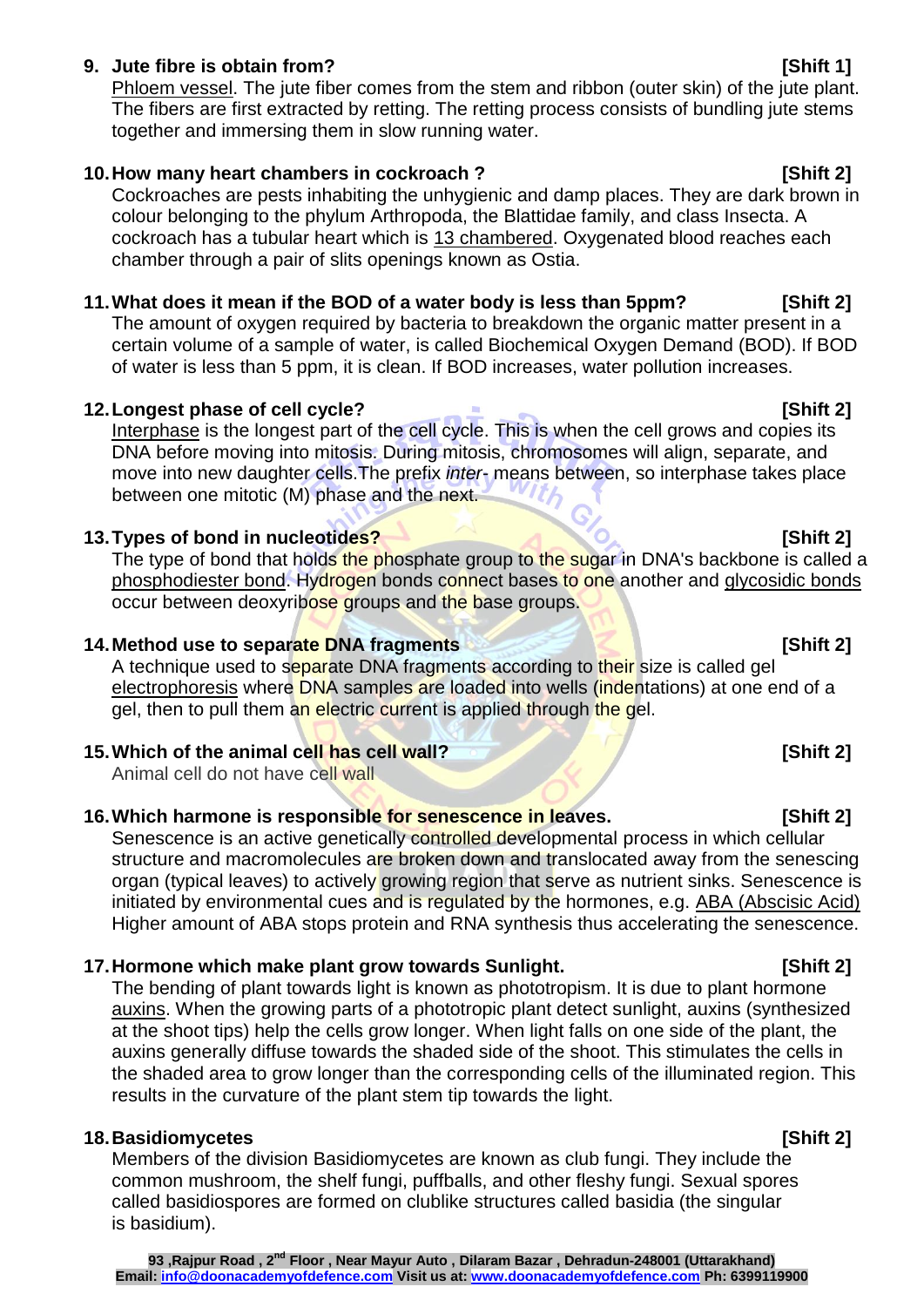### **19.ETS [Shift 2]**

The electron transport system occurs in the cristae of the mitochondria, where a series of cytochromes (enzymes) and coenzymes exist. These cytochromes and coenzymes act as carrier molecules and transfer molecules. They accept high-energy electrons and pass the electrons to the next molecule in the system. At key proton-pumping sites, the energy of the electrons transports protons across the membrane into the outer compartment of the mitochondrion

### **20.One organism is benefitted and other has no effect [Shift 2]**

Parasitism is the relationship where one organism is benefited at the expense of other. Commensalism refers to the relationship wherein one organism is benefited while other remain unaffected.

### **21.Most abundant antibody [Shift 2]**

IgG is the most abundant circulating antibody, making up 80% of the total antibodies and 75% of that found in serum. IgG provides the majority of antibody-based immunity against pathogens. IgG can be split into 4 sub-isotypes, each with its own effector function.

### **22.Leaves Fall Water on dry day because [Shift 2]**

On a hot, dry day, transpiration causes more water to be lost than is coming in, and the water balance within the plant can get thrown off. The dehydrated collapsing cells in the leaves and stems can no longer remain erect, and the plant begins to wilt.

### **23.Immunity Shift 2**

Immunity refers to the body's ability to prevent the invasion of pathogens. Pathogens are foreign disease-causing substances, such as bacteria and viruses, and people are exposed to them every day. Antigens are attached to the surface of pathogens and stimulate an immune response in the body. An immune response is the body's defense system to fight against antigens and protect the body.

### **24.A cell which can generate a whole new plant is called [Shift 2]**

The capacity to generate a whole plant from any cell/ explant is called totipotency.

### **25.Flowers which are sessile are found in [Shift 2]**

Sessile flowers are those flowers which do not have a pedicel. They may be found solitary or in an inflorescence. Spike and spadix inflorescences have sessile flowers. Some common examples of sessile flowers found in India are Achyranthes, saffron etc.

### **26.Aquatic plants transport water through [Shift 2]**

Transpiration is absent in truly submerged plants, but the presence of guttation verifies that long-distance water transport takes place. Use of tritiated water showed that the water current arises from the roots, and the main flow of water is channeled to the youngest leaves.

### **27.The movement of food in phloem is [Shift 2]**

The transport of food in plants is called translocation. It takes place with the help of a conducting tissue called phloem. Phloem transports glucose, amino acids and other substances from leaves to root, shoot, fruits and seeds. Sieve tube and companion cells help in transporting the food in upward and downward directions

# **28.Larvae of cockroach is called. [Shift 2]**

Nymph. Cockroaches develop through a process called gradual metamorphosis. In this process, the immature roaches look almost like the mature roaches. This process has three stages: egg, nymph, and adult.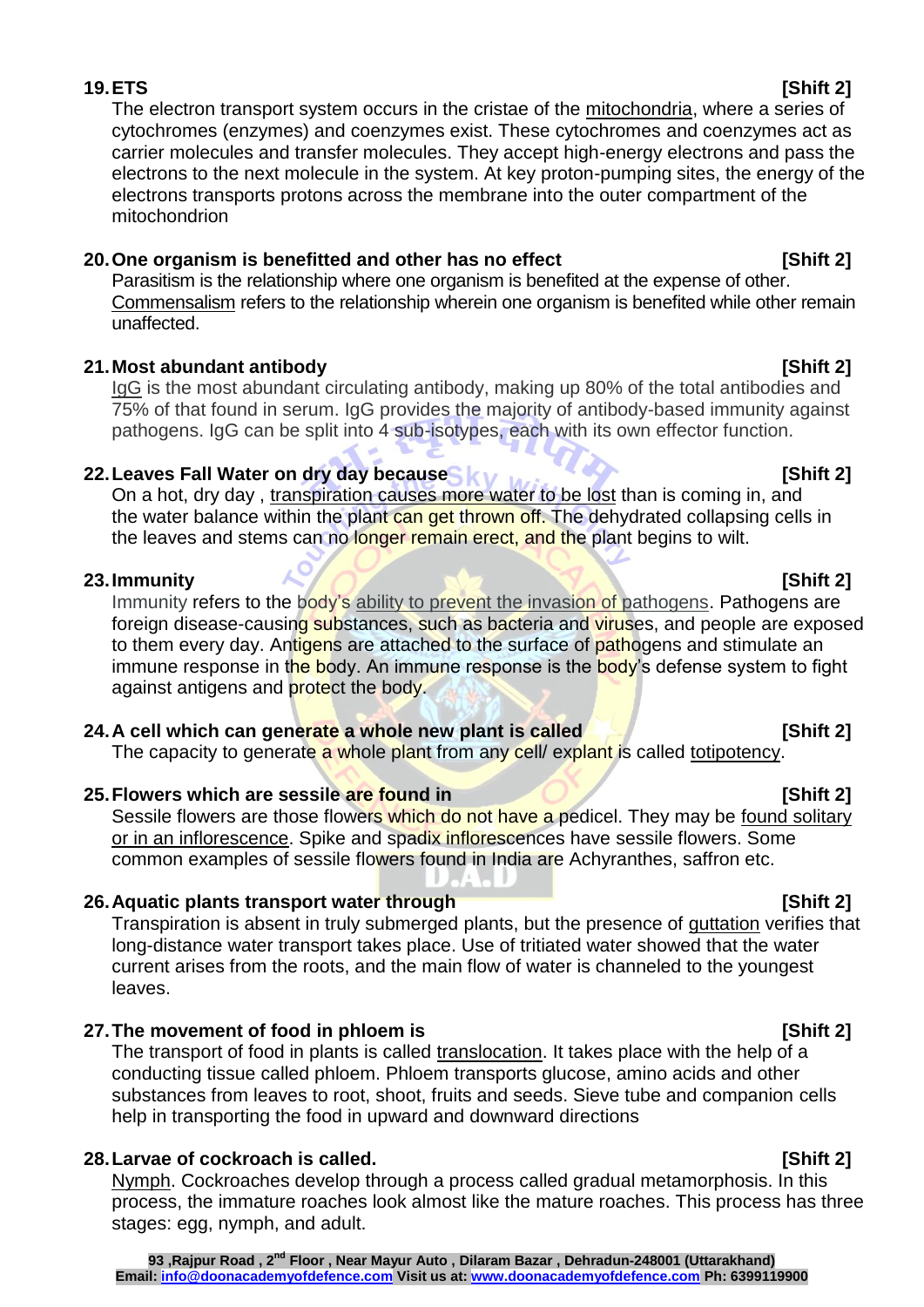#### **93 ,Rajpur Road , 2nd Floor , Near Mayur Auto , Dilaram Bazar , Dehradun-248001 (Uttarakhand) Email: info@doonacademyofdefence.com Visit us at: www.doonacademyofdefence.com Ph: 6399119900**

### **29.Secondary sexual character hormone [Shift 2]**

Estrogens are hormones that are important for sexual and reproductive development, mainly in women. They are also referred to as female sex hormones. The term "estrogen" refers to all of the chemically similar hormones in this group, which are estrone, estradiol (primary in women of reproductive age) and estriol.It is responsible for the development of secondary sexual characteristics, that is, growth and development of the breasts and reproductive organs, fat redistribution (hips, breasts), and bone maturation.

### **30.Plants which can tolerate narrious range of salinity [Shift 2]**

A halophyte is a salt-tolerant plant that grows in soil or waters of high salinity, coming into contact with saline water through its roots or by salt spray, such as in saline semideserts, mangrove swamps, marshes and sloughs and seashores.

### **31.Plants breathe through \_\_\_\_\_\_ in old trees crevices. [Shift 2]**

A lenticel is a porous tissue consisting of cells with large intercellular spaces in the [periderm](https://en.wikipedia.org/wiki/Periderm) of the secondarily thickened organs and the [bark](https://en.wikipedia.org/wiki/Bark_(botany)) of woody stems and roots of [dicotyledonous](https://en.wikipedia.org/wiki/Dicotyledon) flowering plants. It functions as a pore, providing a pathway for the direct [exchange of gases](https://en.wikipedia.org/wiki/Gas_exchange) between the internal tissues and atmosphere through the bark, direct exchange of gases. The direct exchange of gases ky With

### **32. Snake plant belongs to <b>interval interval in the state of the state of Shift 2**

Snake plants, also referred to as mother-in-law's tongue, are native to rocky, dry habitats in tropical Africa. The plants most in household cultivation are Sansieveria trifasciata and its cultivars and Sansvieria cylindrica, both of which are stiff, erect plants. It is an evergreen perennial plant forming dense stands.

### **33.Lateral roots arise from which part? [Shift 3]**

Lateral roots is an extension of primary root which starts to develop in the pericycle, which is the outermost cell layer in the vascular cylinder.

### **34. Which of the following have bone marrow?? EXAMPLE 19 ISO 1899 ISO 1899 ISO 1899 ISO 1899 ISO 1899 ISO 1899**

Bone marrow is found in the center of most bones and has many blood vessels. There are two types of bone marrow: red and yellow. Red marrow contains blood stem cells that can become red blood cells, white blood cells, or platelets. In adults, the highest concentration of red marrow is in the bones of the vertebrae, hips (ilium), breastbone (sternum), ribs, skull and at the metaphyseal and epiphyseal ends of the long bones of the arm (humerus) and leg (femur and tibia).

# **35.Study of humans under which phylum? [Shift 3]**

Chordata

### **36.Silk formed by silk worm on which stage [Shift 3]**

The life cycle of silk moth starts when a female silk moth lays eggs. The caterpillar or larvae are hatched from the eggs of the silk moth. The silkworms feed on mulberry leaves and give rise to pupa. In the pupa stage, a weave is netted around by the silkworm to hold itself. After that it swings its head, spinning a fibre made of a protein and becomes a silk fibre. Several caterpillars form a protective layer around pupa and this covering is known as the cocoon. The silk thread (yarn) is obtained from the silk moth's cocoon.

# **37.Catalytic property shown by which type of RNA during translocation. [Shift 3]**

Ribozymes are RNA molecules that act as chemical catalysts. In contemporary cells, most known ribozymes carry out phosphoryl transfer reactions.

### **38.Aerobic respiration [Shift 3]**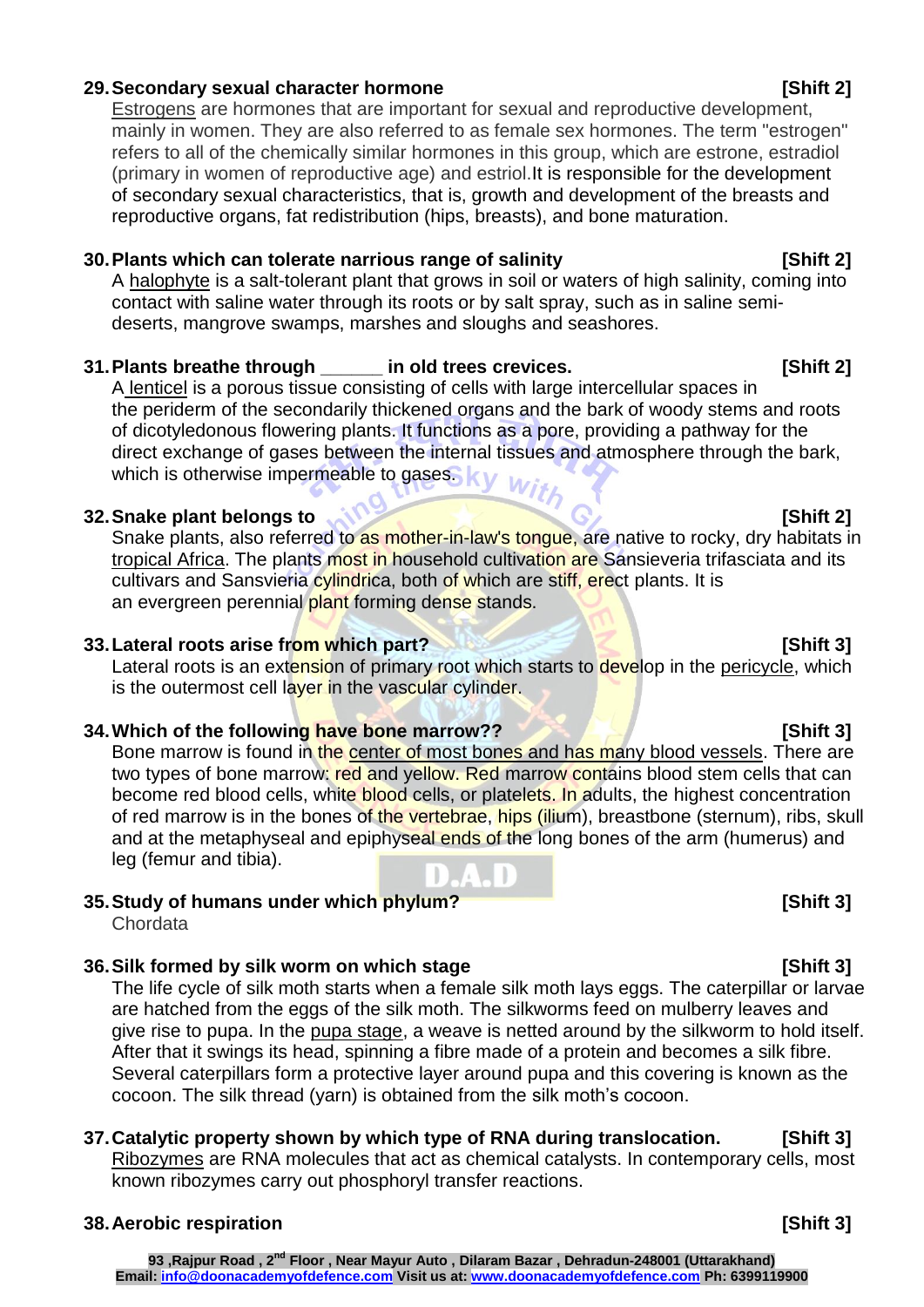Aerobic respiration is a biological process in which food glucose is converted into energy in the presence of oxygen. Aerobic respiration is defined as a catabolic pathway that uses the molecule oxygen.

#### **39.Vertical distribution of species called as [Shift 3]**

The vertical distribution of various species that occupy different levels in a biotic community is known as Stratification. For example, trees occupy top vertical strata or layer of a forest, shrubs the second and herbs and grasses occupy the bottom layers.

### **40.Bryophytes plant differ from other plant in**

They do not have vascular bundle.

**41.Before life established on earth, its nature was reducing, name the organism which turned earth's nature oxidizing**

Cyanobacteria are aquatic and photosynthetic, that is, they live in the water, and can manufacture their own food. Because they are bacteria, they are quite small and usually unicellular, though they often grow in colonies large enough to see. They are believed to be one of the oldest organisms on Earth with fossil records dating back 3.5 billion years. Cyanobacteria are responsible for the Earth's transition from a carbon dioxide-rich atmosphere to the present relatively oxygen-rich atmosphere as a consequence of oxygenic photosynthesis.

### **42.In some plants leaves are modified into?**

- **Leaf tendril to provide support:** in many climbers, the leaf is modified into a thin-thread like coiled structure called tendril. A tendril stretches out and twines around a suitable object to provide support to the weak stems.
- **Leaf spines to provide protection and reduce the loss of water:** In certain plants, leaves or parts of leaves get modified into pointed structures called spines. Spines help to reduce the loss of water by transpiration. They also protect the plant from grazing animals. Example spines on cactus.
- **Scale leaves to protect buds and store food and water:** in some plants, the leaves are modified into scale leaves and perform the function of protecting the buds. They also store food and water.

### **43.Photoperiodism is because of which hormone?**

Florigen. It is produced in the [leaves,](https://en.wikipedia.org/wiki/Leaf) and acts in the [shoot apical meristem](https://en.wikipedia.org/wiki/Shoot_apical_meristem) of [buds](https://en.wikipedia.org/wiki/Bud) and growing tips. It is known to be graft-transmissible, and even functions between species.

### **44.Hormone responsible for accessory development in females?**

Estrogens are the primary female sex hormones. They promote the development of female accessory/secondary sexual characteristics such as breasts and are also involved in the thickening of the endometrium and other aspects of regulating the menstrual cycle.

### **45.Aquaculture related to?**

Aquaculture is the controlled process of cultivating aquatic organisms, especially for human consumption. It's a similar concept to agriculture, but with fish instead of plants or livestock. Aquaculture is also referred to as fish farming.

### **46.What happens in balabiani rings?**

Balbiani rings (puffs) are site of RNA and protein synthesis. These chromosomes show distinct dark and light bands. Euchromatin is present in dark bands and heterochromatin is present in light bands. These bands helps in mapping of chromosomes in cytogenetic studies. These chromosomes form puffs or loops (in region of dark bands) which are called Balbiani puffs or Balbiani rings where synthesis of wRNA occurs.